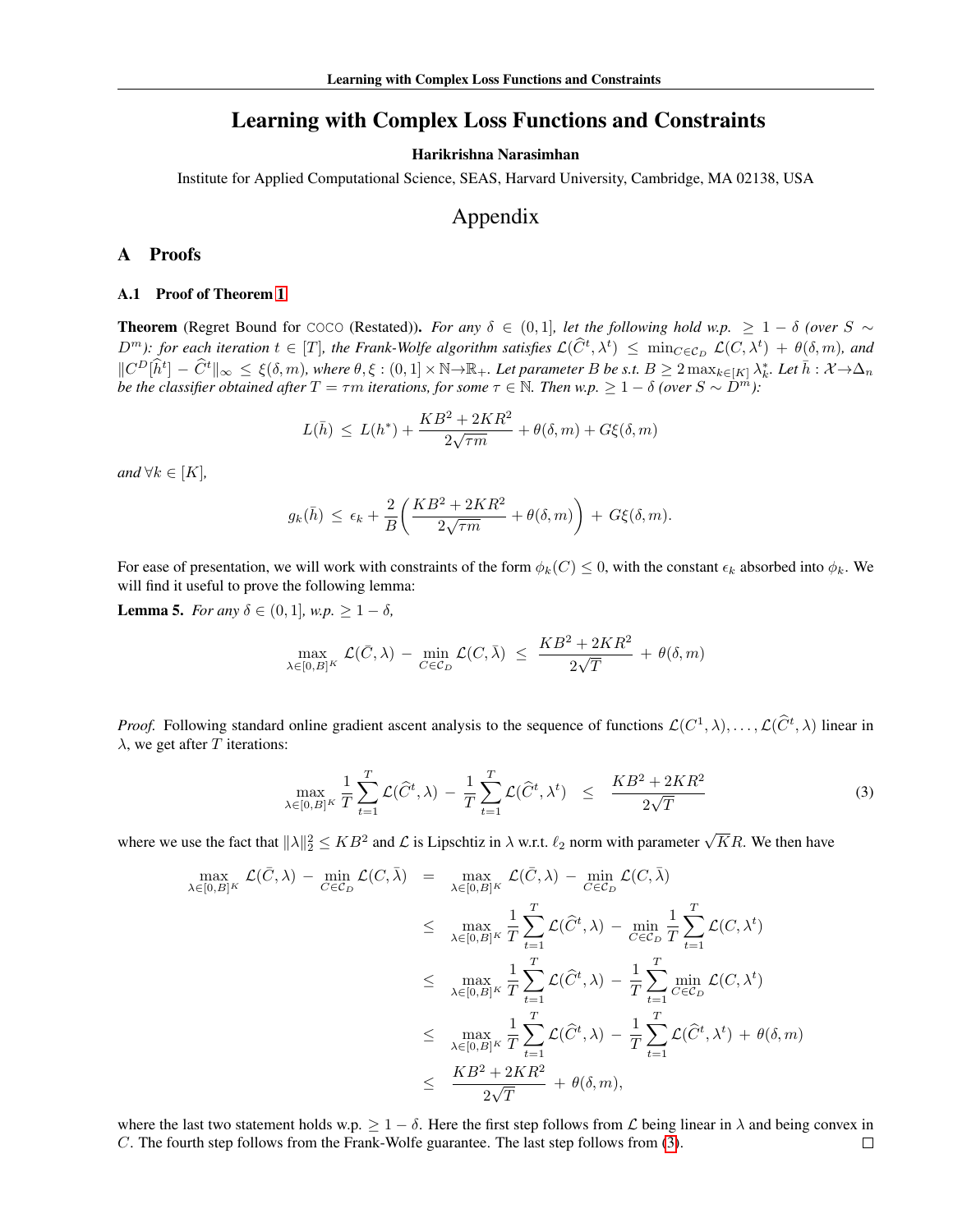We are now ready to prove Theorem 1.

*Proof of Theorem 1.* Let  $(C^*, \lambda^*)$  denote an optimal solution to (OP3). Recall that  $C^*$  satisfies the constraints of the primal problem, i.e.  $g(C^*) \leq 0$ , and by our assumption about  $B, \lambda^* \in [0, B]^K$ . We get immediately from Lemma [5](#page-0-1) w.p.  $\geq 1 - \delta$ ,

<span id="page-1-0"></span>
$$
\mathcal{L}(C^*, \lambda^*) = \max_{\lambda \in [0, B]^K} \min_{C \in C_D} \mathcal{L}(C, \lambda) \ge \min_{C \in C_D} \mathcal{L}(C, \overline{\lambda})
$$
\n
$$
\ge \max_{\lambda \in [0, B]^K} \mathcal{L}(\overline{C}, \lambda) - \frac{KB^2 + 2KR^2}{2\sqrt{T}} - \theta(\delta, m)
$$
\n
$$
\ge \mathcal{L}(\overline{C}, \lambda') - \frac{KB^2 + 2KR^2}{2\sqrt{T}} - \theta(\delta, m), \tag{4}
$$

where the inequality in the last line holds for any value of  $\lambda' \in [0, B]^K$ . Setting  $\lambda' = 0$  in [\(4\)](#page-1-0), we have w.p.  $\geq 1 - \delta$ 

<span id="page-1-1"></span>
$$
\psi(\bar{C}) \leq \psi(C^*) + \sum_{k=1}^K \lambda_k^* \phi_k(C^*) + \frac{KB^2 + 2KR^2}{2\sqrt{T}} + \theta(\delta, m)
$$
  

$$
\leq \psi(C^*) + \frac{KB^2 + 2KR^2}{2\sqrt{T}} + \theta(\delta, m),
$$
 (5)

where the last inequality uses the fact that  $\phi_k(C^*) \leq 0$ .

Since  $C^D[\bar{h}] = \frac{1}{T} \sum_{t=1}^T C^D[h^t]$ , we have:

<span id="page-1-2"></span>
$$
||C^D[\bar{h}] - \bar{C}||_1 \le \frac{1}{T}||C^D[h^t] - \hat{C}^t||_1 \le \xi(\delta, m)
$$
\n(6)

where the last inequality holds w.p. at least  $1 - \delta$  for all  $t \in [T]$ . It follows from [\(5\)](#page-1-1) and [\(6\)](#page-1-2),

$$
L(\bar{h}) = \psi(C^D[\bar{h}]) \leq \psi(\bar{C}) + G\xi(\delta, m)
$$
  
\n
$$
\leq \psi(C^*) + \frac{KB^2 + 2KR^2}{2\sqrt{T}} + \theta(\delta, m) + G\xi(\delta, m)
$$
  
\n
$$
= L(h^*) + \frac{KB^2 + 2KR^2}{2\sqrt{T}} + \theta(\delta, m) + G\xi(\delta, m)
$$

For a given  $k \in [K]$ , setting  $\lambda'_k = \lambda^*_k + B/2$  and  $\lambda'_j = \lambda^*_j$  for each  $j \neq k$  in [\(4\)](#page-1-0) (note  $\lambda' \in [0, B]^K$ ), we have w.p.  $\geq 1 - \delta$ 

$$
\mathcal{L}(C^*, \lambda^*) \geq \psi(\bar{C}) + \sum_{k=1}^K \lambda_k^* \phi_k(\bar{C}) + \frac{B}{2} \phi_k(\bar{C}) - \frac{KB^2 + 2KR^2}{2\sqrt{T}} - \theta(\delta, m)
$$
  
\n
$$
\geq \min_{C \in C_D} \left\{ \psi(C) + \sum_{k=1}^K \lambda_k^* \phi_k(C) \right\} + \frac{B}{2} \phi_k(\bar{C}) - \frac{KB^2 + 2KR^2}{2\sqrt{T}} - \theta(\delta, m)
$$
  
\n
$$
= \mathcal{L}(C^*, \lambda^*) + \frac{B}{2} \phi_k(\bar{C}) - \frac{KB^2 + 2KR^2}{2\sqrt{T}} - \theta(\delta, m).
$$

This gives us that for each  $k \in [K]$ 

<span id="page-1-3"></span>
$$
\phi_k(\bar{C}) \le \frac{2}{B} \left( \frac{KB^2 + 2KR^2}{2\sqrt{T}} + \theta(\delta, m) \right). \tag{7}
$$

It follows from [\(7\)](#page-1-3) and [\(6\)](#page-1-2),  $\forall k \in [K]$ :

$$
g_k(\bar{h}) \leq \phi_k(C^D[\bar{h}]) \leq \phi_k(\bar{C}) + G\xi(\delta, m)
$$
  

$$
\leq \frac{2}{B} \left( \frac{KB^2 + 2KR^2}{2\sqrt{T}} + \theta(\delta, m) \right) + G\xi(\delta, m).
$$

Setting  $T = \tau m$  completes the proof.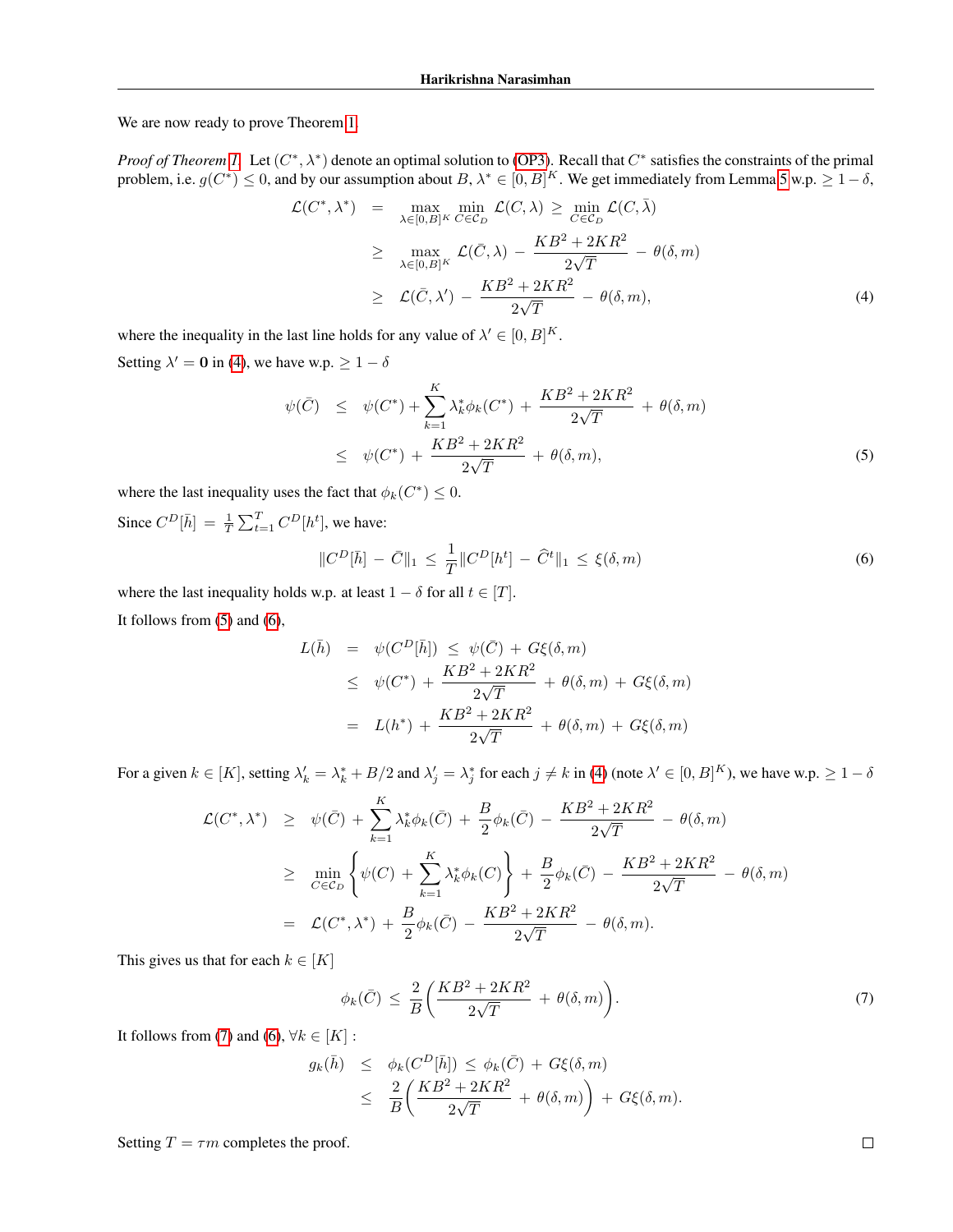#### A.2 Proof of Theorem 3

**Theorem** (Regret Bound for FRACO (Restated)). Let  $f'(C) \ge b$ ,  $\forall C \in C_D$  for  $b > 0$ . For any  $\delta \in (0, 1]$ , w.p.  $\ge 1 - \delta$ , in *each iteration*  $t \in [T]$ , the COCO step satisfies:  $f(\widehat{C}^t) - \gamma^t f'(\widehat{C}^t) \le \min_{C \in \mathcal{C}_D} f(C) - \gamma^t f'(C) + \theta(\delta, m)$ , with each  $\phi_k(\widehat{C}^t) \leq \epsilon_k + \theta'(\delta, m)$ , and  $||C^D[h^t] - \widehat{C}^t||_{\infty} \leq \xi(\delta, m)$ . Let  $\overline{h}$  be the classifier returned after  $T = \tau m$  iterations. Then *for any*  $\delta \in (0, 1]$ *, w.p.*  $\geq 1 - \delta$  *(over*  $S \sim D^m$ *)*,

$$
L(\bar{h}) \le L(h^*) + 2\theta(\delta, m)/b + 2G\,\xi(\delta, m)/b + 2^{-\tau m}R \quad \text{and} \quad g_k(\bar{h}) \le \epsilon_k + \theta'(\delta, m), \,\forall k \in [K].
$$

We will find the following lemma useful.

<span id="page-2-0"></span>**Lemma 6.** At each iteration  $t \in [T]$  of the FRACO, w.p.  $\geq 1 - \delta$ :

$$
L(h^*) \ge \alpha^t - \frac{1}{b} \theta(\delta, m)
$$
 and  $L(h^t) \le \beta^t + \frac{1}{b} \theta(\delta, m) + \frac{2G}{b} \xi(\delta, m)$ 

*Proof.* We will use mathematical induction on the iteration number t. For  $t = 0$ , the invariant holds trivially:  $L(h^*) \geq$  $\alpha_0 = 0$  and  $L(h^0) \le \beta_0 = R$ . Let us assume that the invariant holds at iteration  $t - 1$ . We shall show that the invariant holds at iteration t.

For ease of presentation, henceforth, we will not explicitly qualify statements as holding with high probability. We consider two cases in line 6 of FRACO: (a)  $\psi(\widehat{C}^t) \leq \gamma^t$  and (b)  $\psi(\widehat{C}^t) > \gamma^t$ .

Case (a): Here,  $\psi(\hat{C}^t) \leq \gamma^t$ , leading to  $\alpha^t = \alpha^{t-1}$ ,  $\beta^t = \gamma^t$  and  $h^t = \hat{h}$ . From our assumption that the invariant holds in iteration  $t - 1$ , we have

$$
L(h^*) \geq \alpha^{t-1} - \frac{1}{b} \theta(\delta, m) = \alpha^t - \frac{1}{b} \theta(\delta, m).
$$

We also have:

$$
f(C^t) - \gamma^t f'(C^t) \leq f(\widehat{C}^t) - \gamma^t f'(\widehat{C}^t) + 2G \xi(\delta, m)
$$
  
\n
$$
\leq \min_{C \in \mathcal{C}_D} \{ f(C) - \gamma^t f'(C) \} + \theta(\delta, m) + 2G \xi(\delta, m)
$$
  
\n
$$
\leq f(\widehat{C}^t) - \gamma^t f'(\widehat{C}^t) + \theta(\delta, m) + 2G \xi(\delta, m)
$$
  
\n
$$
= f'(\widehat{C}^t)(\psi(\widehat{C}^t) - \gamma^t) + \theta(\delta, m) + 2G \xi(\delta, m)
$$
  
\n
$$
\leq 0 + \theta(\delta, m) + 2G \xi(\delta, m),
$$

where the first two steps uses the guarantee on COCO.

The above inequality then gives us:

$$
\frac{f(C^t)}{f'(C^t)} \leq \gamma^t + \frac{\theta(\delta, m)}{f'(C^t)} + \frac{2G}{f'(C^t)} \xi(\delta, m)
$$
  

$$
\leq \gamma^t + \frac{1}{b} \theta(\delta, m) + \frac{2G}{b} \xi(\delta, m),
$$

which follows from  $f'(C^t) \geq b$ . Thus  $\psi(C^D[h^t]) \leq \gamma^t + \frac{1}{b}$  $\frac{1}{b} \theta(\delta, m) + \frac{2G}{b} \xi(\delta, m) = \beta^t + \frac{1}{b}$  $\frac{1}{b} \theta(\delta, m) + \frac{2G}{b} \xi(\delta, m).$ 

Case (b): Here  $\psi(\hat{C}^t) > \gamma^t$ , leading to  $\alpha^t = \gamma^t$ ,  $\beta^t = \beta^{t-1}$  and  $h^t = h^{t-1}$ . We then have from the guarantee on COCO:

$$
\min_{C \in \mathcal{C}_D} f(C) - \gamma^t f'(C) > f(\widehat{C}^t) - \gamma^t f'(\widehat{C}^t) - \theta(\delta, m) \\
&\geq f'(\widehat{C}^t)(\psi(\widehat{C}^t) - \gamma^t) - \theta(\delta, m) \\
&\geq 0 - \theta(\delta, m).
$$

The above inequality then gives us for all  $C \in \mathcal{C}_D$ ,

$$
\frac{f(C)}{f'(C)} \geq \gamma^t - \frac{\theta(\delta, m)}{f'(C)}
$$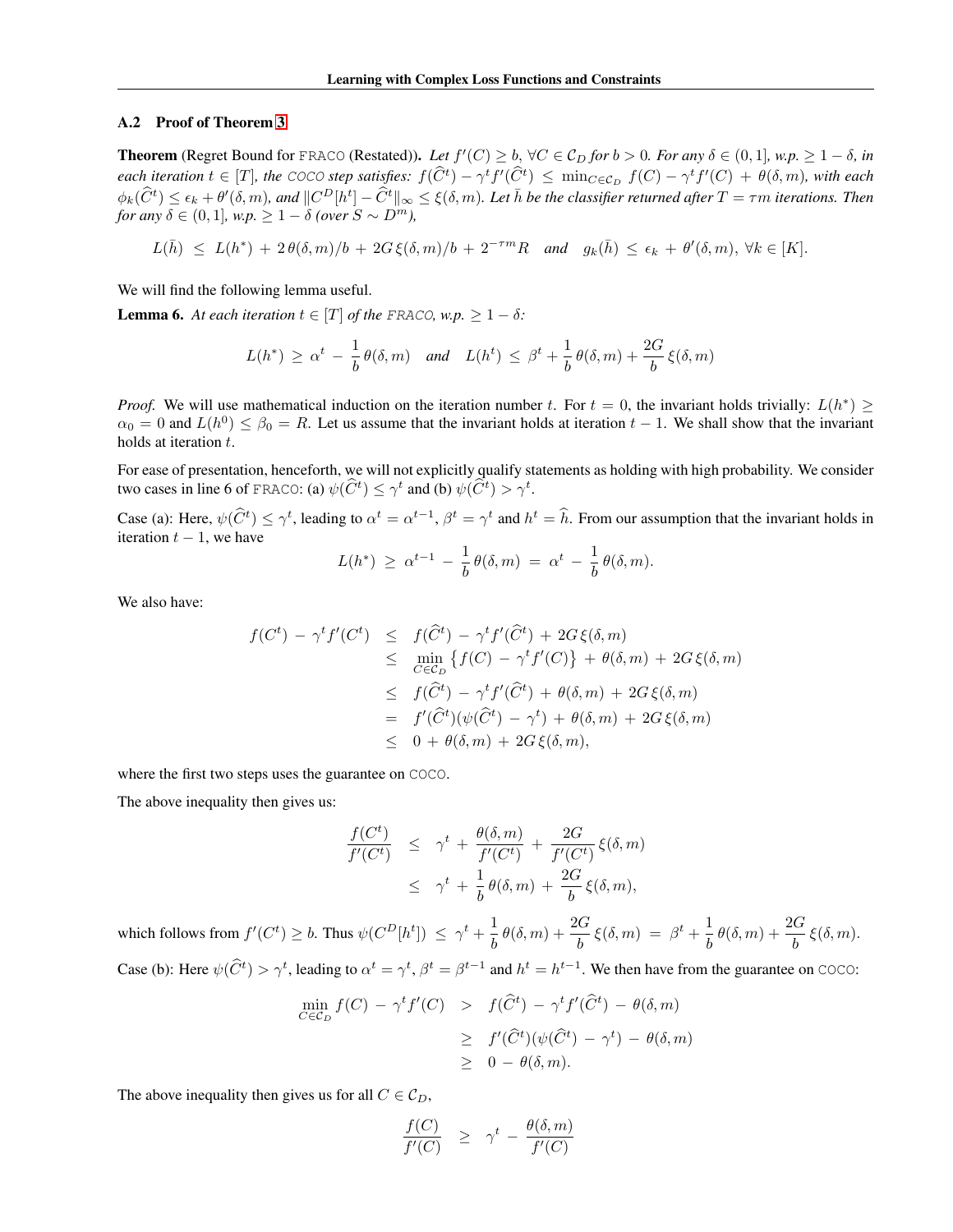$$
\geq \gamma^t - \frac{1}{b} \theta(\delta, m).
$$

Thus  $\min_{C \in \mathcal{C}_D} \psi(C) > \gamma^t - \frac{1}{b}$  $\frac{1}{b} \theta(\delta, m) = \alpha^t - \frac{1}{b}$  $\frac{1}{b} \theta(\delta, m).$ 

Further, by our assumption that the invariant holds at iteration  $t - 1$ , we have

$$
L(h^{t}) \leq \beta^{t-1} + \frac{1}{b} \theta(\delta, m) + \frac{2G}{b} \xi(\delta, m) = \beta^{t} + \frac{1}{b} \theta(\delta, m) + \frac{2G}{b} \xi(\delta, m).
$$

We are now ready to prove the theorem.

*Proof of Theorem 3.* It is easy to show that at each iteration t:

$$
\beta^{t} - \alpha^{t} = \frac{1}{2}(\beta^{t-1} - \alpha^{t-1})
$$
\n(8)

,

Then from Lemma [6](#page-2-0) we have,

$$
L(\bar{h}) - L(h^*) = L(h^T) - L(h^*)
$$
  
\n
$$
\leq \beta^T - \alpha^T + \frac{2}{b} \theta(\delta, m) + \frac{2G}{b} \xi(\delta, m)
$$
  
\n
$$
\leq 2^{-T} (\beta^0 - \alpha^0) + \frac{2}{b} \theta(\delta, m) + \frac{2G}{b} \xi(\delta, m)
$$
  
\n
$$
= 2^{-T} R + \frac{2}{b} \theta(\delta, m) + \frac{2G}{b} \xi(\delta, m).
$$

From the guarantee for the COCO method, we have that  $g_k(\bar{h}) \leq \theta'(\delta, m)$ ,  $\forall k \in [K]$ .

### A.3 Regret Bound for Frank-Wolfe Algorithm under Fairness Constraints

We outline the variant of the COCO and FrankWolfe algorithm for a setting with fairness constraints in Algorithm [4](#page-4-0) and [5.](#page-4-1) Here for any  $u \in [M]$ , we use  $\text{conf}_u(h, S) \in [0, 1]^{n \times n}$  to denote the *empirical* confusion matrix for a classifier h conditioned on  $A = u$ , from sample S:

$$
[\text{conf}_u(h, S)]_{ij} = \frac{\sum_{k=1}^m \mathbf{1}(y_k = i, h(x_k) = j, a_k = u)}{\sum_{k=1}^m \mathbf{1}(a_k = u)}.
$$

The following regret bound holds for the fair variant of the Frank-Wolfe algorithm.

<span id="page-3-0"></span>**Theorem 7** (Regret Bound for FairFrankWolfe). Let  $\psi, \phi_1, \ldots, \phi_K([0,1]^{n \times n})^M \to \mathbb{R}_+$  be *G-Lipschitz and*  $\beta$ -smooth *in*  $(C^1, \ldots, C^M)$  *w.r.t. the*  $\ell_1$ *. Let*  $\widehat{\eta}: \mathcal{X} \times [M] \rightarrow \Delta_n$  *be the conditional class probability model used to construct the plug-*<br>in classification for the sent equation learned the fact the Factor Present *in classifier for the cost-sensitive learner in line 6 of the FairFrankWolfe. Given*  $\lambda \in [0,B]^K$ , let  $(\widehat{C}^1,\ldots,\widehat{C}^M,\widehat{h})$ *be returned by the algorithm after*  $\kappa m$  *iterations for some*  $Q = \kappa \in \mathbb{N}$ *. Let*  $C^a = C^{D_a}[\hat{h}]$ *. Then for any*  $\delta \in (0,1]$ *, w.p.*  $> 1 - δ$  *(over*  $S \sim D<sup>m</sup>$ )

$$
\mathcal{L}(\widehat{C}^1, ..., \widehat{C}^M, \lambda) - \min_{(C^1, ..., C^M) \in \mathcal{C}_D} \mathcal{L}(C^1, ..., C^M, \lambda)
$$
\n
$$
\leq \frac{4G(1+KB)}{\pi_{\min}} \mathbf{E}_{X,A} [\|\widehat{\eta}(X,A) - \eta(X,A)\|_1] + 4\sqrt{2}\beta(1+KB)n^2 \sum_{a=1}^M \|C^a - \widehat{C}\|_{\infty} + \frac{8\beta(1+KB)}{\kappa m + 2},
$$

*and*  $\forall a \in [M]$ *,* 

$$
||C^a - \hat{C}^a||_{\infty} \le \nu \sqrt{\frac{n^2 \log(n) \log(m) + \log(n^2 M/\delta)}{m}}
$$

*where*  $\pi_{\min} = \min_{a \in [M]} \pi_a$  *and*  $\nu > 0$  *is a distribution-independent constant.*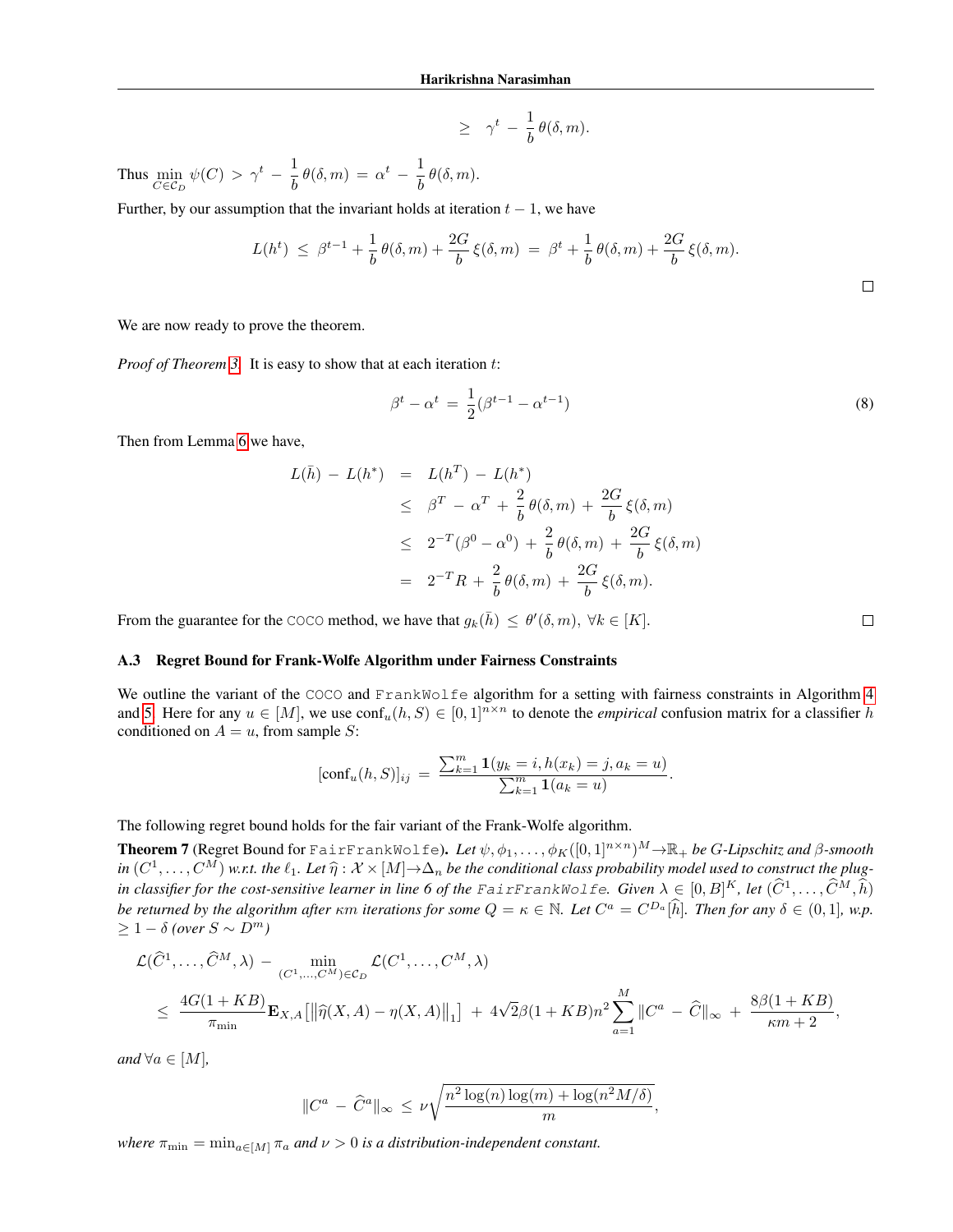<span id="page-4-0"></span>Algorithm 4 COCO-fair: Algorithm for Convex Losses with Convex Fairness Constraints

1: **Input:**  $\psi, \phi_1, \ldots, \phi_K: ([0, 1]^{n \times n})^M \rightarrow \mathbb{R}_+$  $S = ((x_1, y_1, a_1), \ldots, (x_m, y_m, a_m))$ 2: Initialize:  $\lambda^0 = 0^K$ ,  $\eta_0 > 0$ 3: For  $t = 1$  to  $T = \tau m$  do 4:  $(\widehat{C}^{1,t},\ldots,\widehat{C}^{M,t},\widehat{h}^t) \leftarrow$  FairFrankWolfe $(\psi,\phi_1,\ldots,\phi_K,\lambda^{t-1},S)$ 5:  $\lambda_k^t = \Pi_{[0,B]} \left( \lambda_k^{t-1} + \frac{\eta_0}{\sqrt{t}} \right)$  $\frac{1}{\tilde{t}} \left(\phi_k(\widehat{C}^{1,t},\ldots,\widehat{C}^{M,t})-\epsilon_k\right)\right),\ \forall k$ 6: End For 7: **Output:** Classifier  $\bar{h}: \mathcal{X} \times [M] \to \Delta_n$  that for any  $x \in \mathcal{X}$  and  $a \in [M]$  outputs  $\hat{h}^t(x, a)$  with probability  $\frac{1}{T}$ 

#### <span id="page-4-1"></span>Algorithm 5 FairFrankWolfe: Algorithm for convex objective for the setting with fairness constraints

1: **Input:**  $\psi, \phi_1, \ldots, \phi_K: ([0,1]^{n \times n})^M \to \mathbb{R}_+, \lambda \in \mathbb{R}_+^n$  $S = ((x_1, y_1, a_1), \ldots, (x_m, y_m, a_m))$ 2: Split S into  $S_1$  and  $S_2$  with sizes  $\left\lceil \frac{m}{2} \right\rceil$  and  $\left\lfloor \frac{m}{2} \right\rfloor$ 3:  $\Gamma^{a,0} = \text{conf}_a(H^0, S_1), \forall a \in [M]$  for some  $\overline{H}^{\overline{0}} : \mathcal{X} \rightarrow \Delta_n$ 4: For  $r = 1$  to  $Q$  do 5:  $W^a = \nabla_{C^a} \psi(\Gamma^{1,r-1}, \dots, \Gamma^{M,r-1}) + \sum_{k=1}^K \lambda_k \nabla_{C^a} \phi_k(\Gamma^{1,r-1}, \dots, \Gamma^{M,r-1}), \ \forall a \in [M]$ 6:  $H^r = \text{cost-sensitive}(W^1, \dots, W^M, S_2)$ 7:  $\Gamma^{a,r} = \left(1 - \frac{2}{r+1}\right) \Gamma^{a,r-1} + \frac{2}{r+1} \text{conf}_a(H^r, S_1), \ \forall a \in [M]$ 8: End For 9: **Output:**  $\widehat{C}^1 = \Gamma^{1,R}, \ldots, \widehat{C}^M = \Gamma^{M,R}$ , Classifier  $\widehat{h} : \mathcal{X} \times [M] \to \Delta_n$  that for  $x \in \mathcal{X}$  and  $a \in [M]$  outputs  $H^r(x, a)$ with probability  $\frac{2}{r+1} \prod_{s=r+1}^{R} \left(1 - \frac{2}{s+1}\right)$ 

It is clear from the above theorem that whens sample size  $m \rightarrow \infty$ , FairFrankWolfe method converges to the optimal objective value, provided  $\mathbf{E}_X[\|\hat{\boldsymbol{\eta}}(X) - \boldsymbol{\eta}(X)\|_1] \to 0$  as  $m \to \infty$ . The proof of the theorem follows the same progression as Theorem 16 in [26], except for the following lemmas.

<span id="page-4-3"></span>**Lemma 8** (Uniform convergence of confusion matrices). Let  $\eta : \mathcal{X} \times [M] \to \Delta_n$  and let  $\mathcal{H}_n$  be the set of (deterministic)  $classifiers \ h: \mathcal{X} \times [M] \rightarrow [n]$  that satisfy  $h(x,a) = \text{argmin}_{j \in [n]} \sum_{i=1}^n \eta_i(x,a) L_{ij}^a$  for some  $\mathbf{L}^1, \ldots, \mathbf{L}^M \in [0,1]^{n \times n}$ . For  $a_n \delta \in (0,1]$ , w.p.  $\leq 1 - \delta$  *(over draw of*  $S \sim D^m$ ),  $\forall a \in [\overline{M}]$ 

,

$$
\sup_{h \in \mathcal{H}_{\eta}} \|C^{D_a}[h] - \mathrm{conf}_a(h, S)\|_{\infty} \le \nu \sqrt{\frac{n^2 \log(n) \log(m) + \log(n^2 M/\delta)}{m}}
$$

*where*  $\nu > 0$  *is a distribution-independent constant.* 

The proof of the above lemma follows by applying the uniform convergence result in [26] (see Lemma 15) for each  $a \in [M]$ , and taking a union bound over the M events. The next lemma bounds the regret of a plug-in classifier.

<span id="page-4-2"></span>**Lemma 9** (Regret of plug-in classifier). For fixed  $\mathbf{L}^1, \ldots, \mathbf{L}^M \in [0,1]^{n \times n}$  define loss function  $L[h] =$  $\sum_{a=1}^{M} \langle \mathbf{L}^a, C^{D_a}[\hat{h}] \rangle$ *. Then the following classifier is optimal for* L:

$$
h^*(x, a) = \operatorname{argmin}_{j \in [n]} \sum_{i=1}^n \eta_i(x, a) L_{ij}^a.
$$

*Moreover, given a class probability estimation model*  $\hat{\eta}$  :  $\mathcal{X} \times [M] \rightarrow \Delta_n$ , define a classifier:

$$
\widehat{h}(x,a) \, = \, \mathop{\rm argmin}_{j \in [n]} \sum_{i=1}^{n} \widehat{\eta}_i(x,a) L_{ij}^a.
$$

*Then the following is a bound on the regret of*  $\hat{h}$ *:* 

$$
L(\widehat{h}) - L(h^*) \leq \frac{1}{\pi_{\min}} \mathbf{E}_{X,A} [ \|\widehat{\eta}(X,A) - \eta(X,A)\|_1 ],
$$

*where*  $\pi_{\min} = \min_{a \in [M]} \pi_a$ .